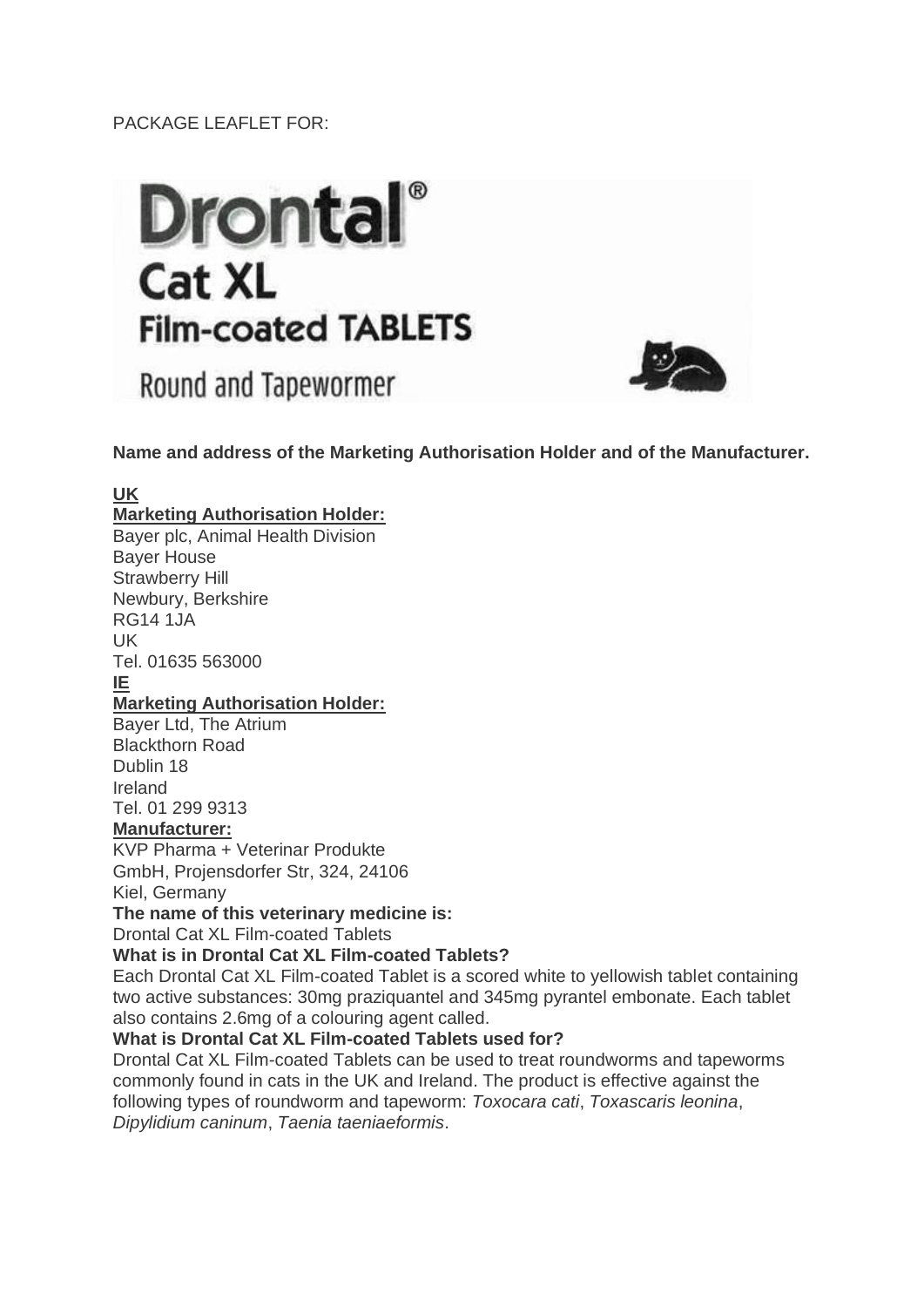Roundworms and tapeworms are parasites that live in the gut. if left untreated they can cause your cat to become unwell. Treating your cat regularly will reduce the risk of other animals and humans being exposed to worm infections.

# **Do not give Drontal Cat XL Film-coated Tablets:**

- If your cat is receiving other medicines containing piperazine.
- If your cat is pregnant.
- To kittens under 6 weeks of age.

### **Possible side effects**

There are no known side effects. If you notice any serious side effects please consult your veterinary surgeon.

# **Target species**

This veterinary medicine is for use in cats.

#### **DOSAGE**

# **How many tablets should I give to my cat?**

The number of tablets needed to treat your cat depends on your cat's weight. Give 1 tablet for every 6kg (13lb 4oz) bodyweight.

If your cat weighs less than 6kg (13lbs 4oz), you can use Drontal Cat Film-coated tablets, which are intended for use in smaller cats.

# **How do I give Drontal Cat XL Film-coated Tablets?**

Give the tablets to your cat by placing directly in the cat's mouth but, if necessary, hide the medicine in the cat's food.

# **How to store Drontal Cat XL Film-coated Tablets**

- Keep out of reach and sight of children.
- Do not store above 25 degrees C.
- Do not remove tablets from the foil strip until they are required for use.
- Dispose of any unused half tablets. Do not keep them for future use.
- Store in the original packaging.
- Do not use after the expiry date stated on the foil strip and outer packaging.

# **Special warnings**

For Animal Treatment Only

- Your cat can become infected with tapeworms by eating fleas, mice or other small rodents. If fleas are not controlled or if your cat often hunts it may become re-infected with worms.
- If your cat has been taken overseas, it is recommended that they are treated with a veterinary medicine containing praziquantel (eg Drontal Cat Film-coated Tablets) before entering the UK or Ireland.

#### **User warnings**

Always wash your hands after giving your cat Drontal Cat XL Film-coated Tablets. **Disposing of unwanted Drontal Cat XL Film-coated Tablets**

Dispose of empty packaging and any remaining product in the household refuse. **This leaflet was last approved in:**

June 2013